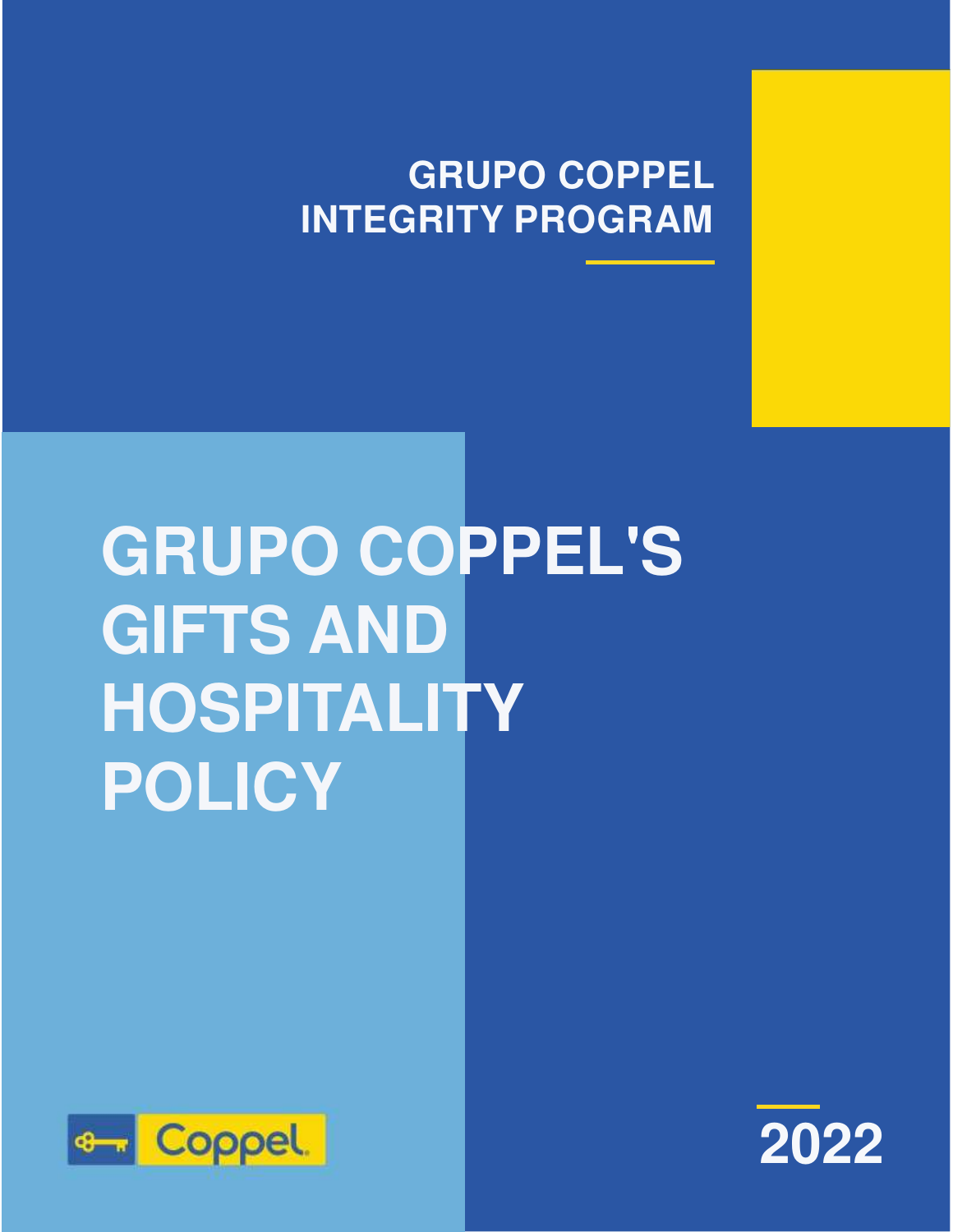## **GRUPO COPPEL'S GIFTS AND H O S PI TA L I T Y P O L I C Y**

This policy establishes prior approval and record keeping requirements for the giving or acceptance of gifts, invitations and/or travel, in order to avoid any real or apparent conflict of interest. These requirements are mandatory for Shareholders, Board Members, Directors, Associates and external third parties contractually related to any of Grupo Coppel´s companies.

#### **OUR POLICY ON GIFTS AND HOSPITALITY INCLUDES:**

### **RECEIVING GIFTS**

When an employee is offered or accepts a gift, meal, invitation or hospitality, the following must be verified:

- The maximum amount allowed for acceptance of gifts will be the equivalent of 1,000 Investment Units in effect on the date of receipt of the gift, accumulated in a calendar year.
- Gifts shall be accepted on behalf of Grupo Coppel, therefore it is prohibited to accept or receive gifts related with the spouse, relatives or friends of the employee who receives them or that are not related to the employee's job responsibilities.
- They shall be accepted in good faith and free of charge, for example., without being influenced by doing or not doing activities related to the responsibilities of the collaborator who receives them in favor of Grupo Coppel's companies and without this affecting business decisions. For this purpose, Grupo Coppel´s Shareholders, Board Members, Directors and Employees must inform that this gift, present or hospitality will not condition Grupo Coppel´s decision-making, in accordance with the provisions of our Code of Ethics.
- Under no circumstances will gifts be accepted from persons or companies that are in the process of becoming suppliers of Grupo Coppel.
- Once the gifts have been received, the Gift Receiving Protocol must be followed, which will be carried out by the Administrative Management Office.

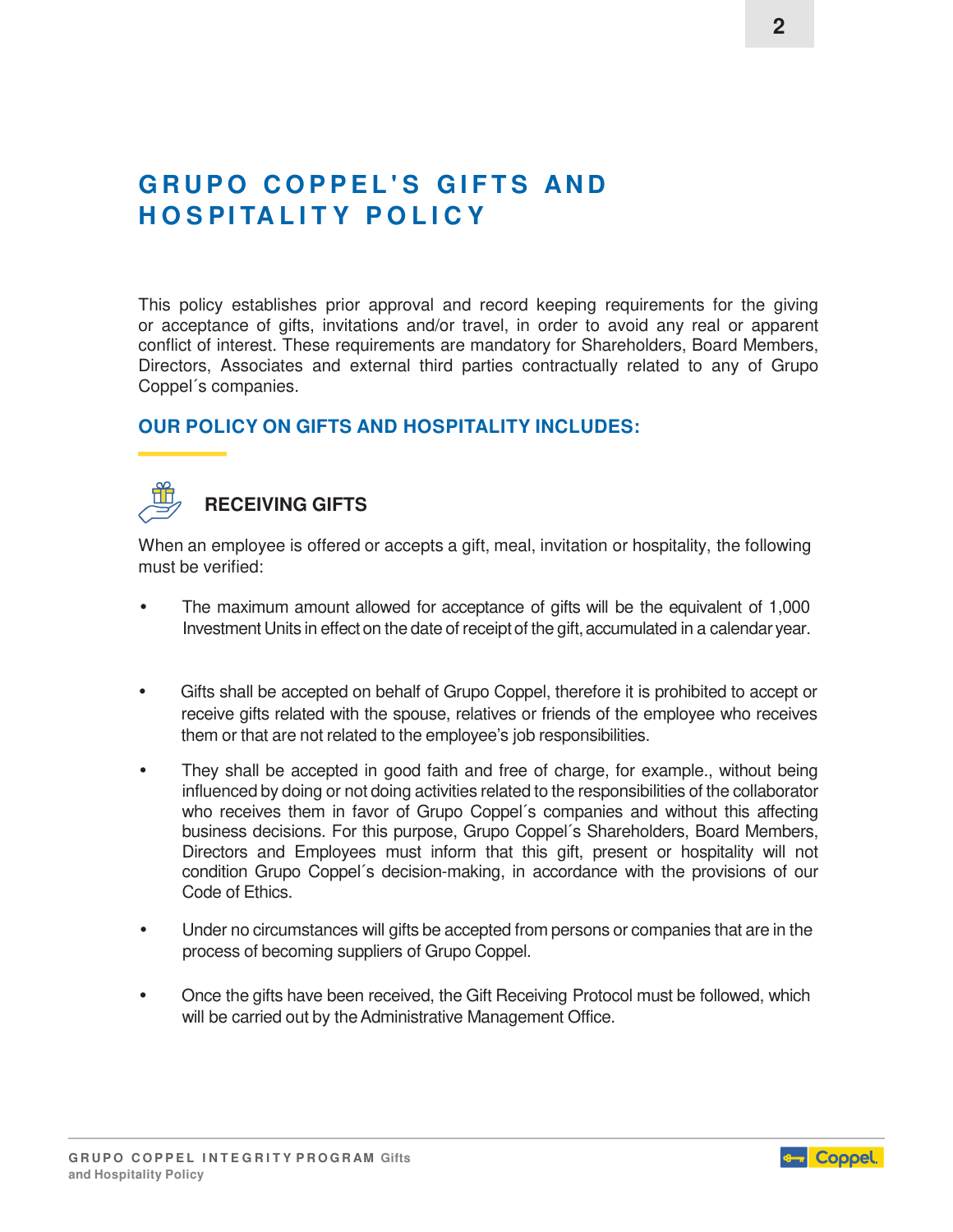## **RECEIVING AND OFFERING MEALS**

As long as they comply with Grupo Coppel´s Code of Ethics and Anti-Corruption Policy, Grupo Coppel´s employees may offer or receive free meals for institutional purposes, in order to generate and maintain cordial business relationships with third parties in the different business units, keeping administrative and tax records, taking into consideration the following:

• That they are granted in good faith, not as an intention of bribery, payment or commission of any kind to obtain an undue benefit, present or future, or generate the impression or implicit obligation that the person granting them is entitled or claiming preferential treatment. For this purpose, Grupo Coppel´s Shareholders, Board Members, Directors and Employees must inform that this gift, present or hospitality will not affect Grupo Coppel´s decision-making, in accordance with the provisions of our Code of Ethics.

• Meals must be paid by Grupo Coppel´s representatives when there are potential suppliers.

• Receiving or giving alcoholic beverages with meals is not allowed.



#### **RECEIVING INVITATIONS TO EDUCATIONAL EVENTS**

- Invitations of any kind or location, to courses, workshops or conferences of a curricular nature offered to our employees from suppliers or institutions, must be reasonably related to an academic, commercial or institutional purpose for Grupo Coppel, always in order to develop skills and knowledge on specific topics related to the performance of the functions of the person attending.
- Invitations during vacation periods and in company of relatives or friends of the Director or Employee are not allowed. Invitations may not be accepted prior to or after a negotiation or bidding process, or when a procedure is underway with any public institution, whether domestic or foreign.

#### **TRAVEL ARRANGEMENTS**

Traveling should be made only for business purposes, only for the strictly necessary time and without extending hospitality beyond what is necessary, avoiding at any time the invitation of other employees not related to the business process, relatives or friends of the latter. Entertainment and/or fun trips should be avoided.